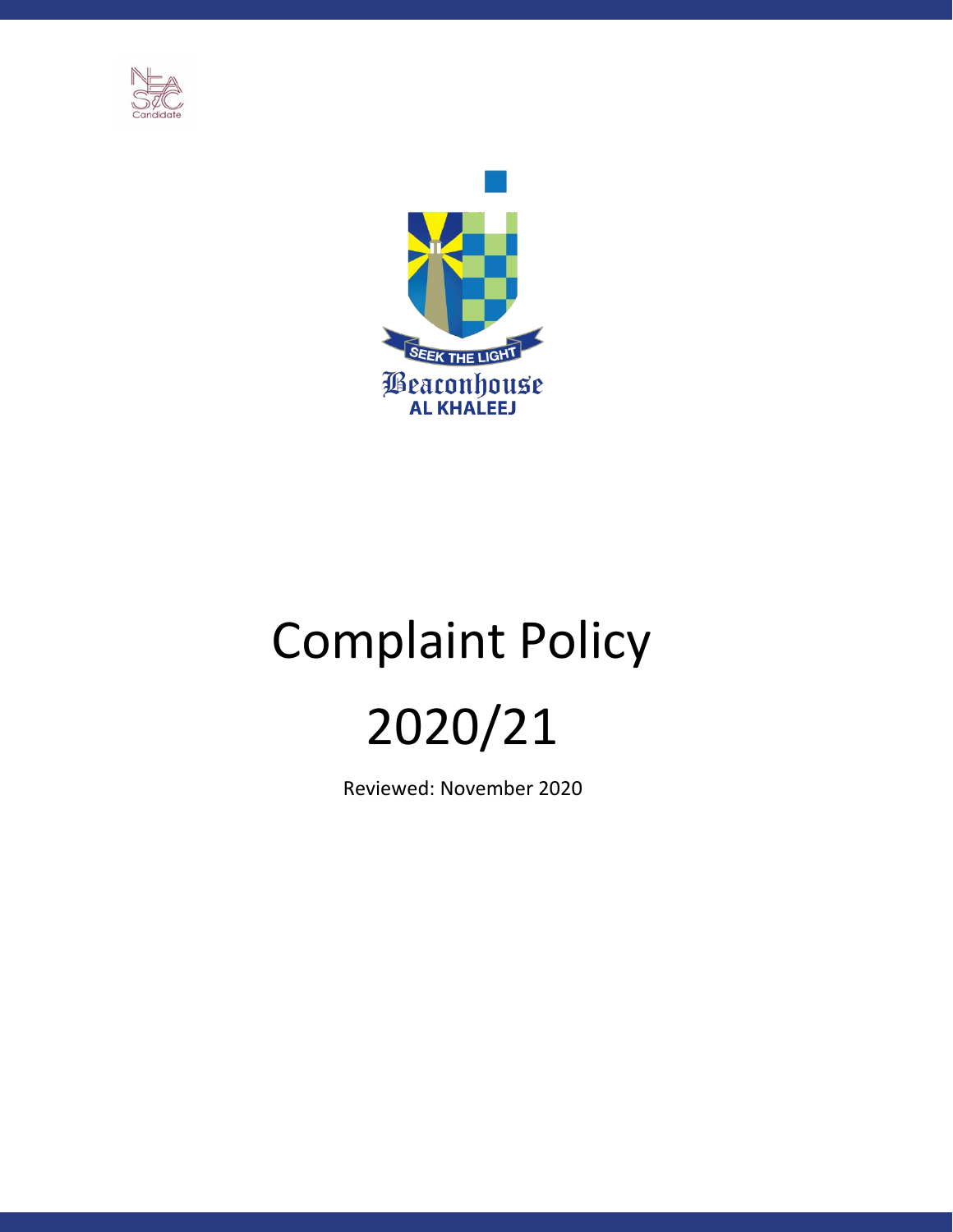

# **Rationale:**

At **Beaconhouse Al Khaleej International School (BAKIS**), we take seriously our accountability to parents. All staff endeavour to listen to what parents and stakeholders are saying and to work in partnership to resolve any problems or concerns. BAKIS recognises that a student's education will be enhanced by the wholehearted support of parents and appropriate accessibility to its staffing body, Phase Leadership Teams, and the Executive Leadership Team. Many worries or concerns can be managed without the need for formal procedures, providing that the concern is taken seriously and addressed at an early stage. In many cases, the class teacher will receive the first approach and the issue is resolved immediately. However, formal procedures will need to be invoked when initial attempts to resolve the issue remain unsuccessful and the person raising the concern remains dissatisfied and wishes to take the matter further.

# **Aim:**

It is inevitable in any institution that there are occasions when parents or other stakeholders are dissatisfied with the service provided. This Policy advises all persons on how to direct a complaint and the potential escalation procedures around this.

# **Feedback procedure**

It is important for us to understand what our parents and visitors perceive as our strengths and likewise what recommendations for improvement to our service they would like to see take place. This can be achieved in the following ways:

● Email or verbal conversation with our Parent Relations (Front Desk receptionist). Parents can contact our PR-front desk on 06-5733419 or 06-5662994.

● Email or verbal conversation with the relevant teacher or Section Head.

Feedback via the generic school email address found on our website (info@beaconhouse-azr.ac.ae)

# **Complaints procedure**

As an educational establishment, there are different categories of service which may warrant complaints. To ensure that the right person deals with the right complaint it is important to outline the different categories as per the list below. Complaints can be received formally in writing addressed to the relevant person. All complaints should be dealt with within 5 working days. Where a complaint is considered more complex and requires additional time for investigation, the lead investigator should inform the complainant in writing (either via email or letter) with a realistic timeline.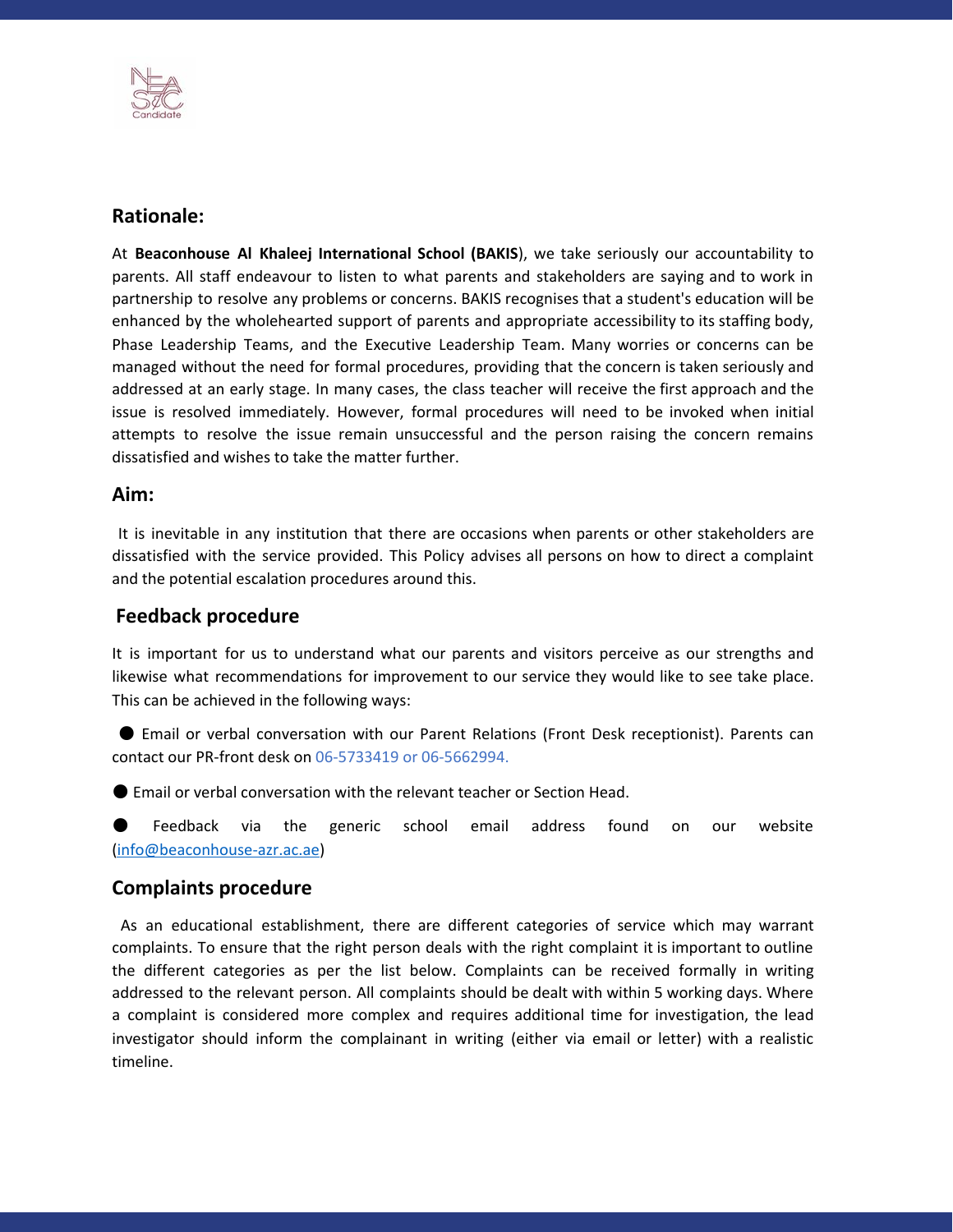

## **Students' learning and teaching, behavior, emotional wellbeing or Support**

Stage 1 - Initial complaint directed to the class teacher or tutor to be resolved and feedback provided

Stage 2 - Initial complaint directed to the Head of Section to be resolved and feedback provided Stage 3 - Forwarded to the school Social Worker for investigation and feedback

Stage 4 - Forwarded to the Vice-Principal for investigation and feedback.

Stage 5 - Forwarded to the Principal for final resolution

### **Operations/Facilities/External Services**

Stage 1 - Initial complaint directed to Public Relations personnel (Front Desk Receptionist) to be resolved and feedback provided.

Stage 2 - Initial complaint directed to the Manager of School Operations to be resolved and feedback provided.

Stage 3 - Forwarded to the Principal for final resolution.

#### **A member of Staff**

Stage 1 - Forwarded to the Head of Section for investigation and feedback.

Stage 2- Forwarded to the Vice-Principal for investigation and feedback.

Stage 2 - Forwarded to the Principal for final resolution.

#### **A Member of the Executive Leadership Team**

To be directed to the Principal for investigation feedback and final resolution

#### **Independent Complaints Procedure**

It is recognised that on occasions the complainant may not be satisfied with the result of a complaint at school level. Where this is the case, and only following the complaints procedure as outlined above, there is an option to put in writing a complaint in relation to either:

a. The initial complaint

b. The complaints procedure

and refer the matter to SPEA by sending an email to: cs.requests@SPEA.shj.ae.

#### **RESPONSIBILITIES – Staff**

- To understand the importance of handling and resolving the initial complaint and ensuring a resolution is found to satisfy the complainant and to avoid further escalation.
- To ensure the recording of complaints, implemented actions and those relevant line managers are involved in any escalation of complaints.